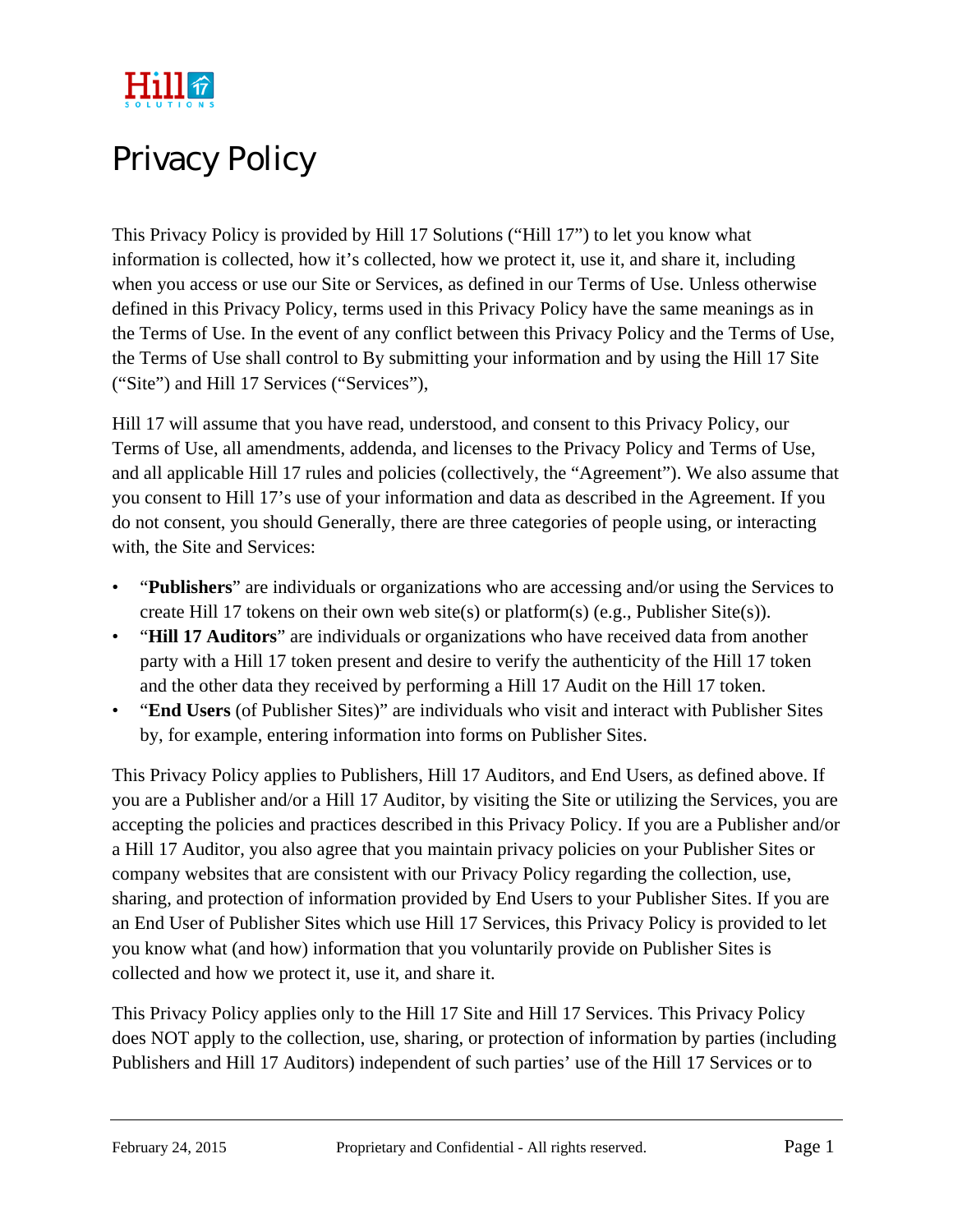

any websites managed, maintained, and/or hosted by parties not directly affiliated with Hill 17. Hill 17 does not control the privacy policies of other websites. We encourage you to learn more about the online privacy and data security policies of third party websites directly from such third parties, as their policies may differ from ours.

#### **A. Privacy Practices for Publishers and Hill 17 Auditors**

For clarity, this section applies only to Publishers and Hill 17 Auditors utilizing the Services through the Site, not to End Users of Publisher Sites. For more information on privacy practices regarding End Users of Publisher Sites, please see the next section ("Privacy Practices for End Users Who Visit Publisher Sites").

- 1. Information collection. When you (as a Publisher or a Hill 17 Auditor) access the Site, there are several sections where you may voluntarily enter information that may be used to identify or locate you, such as your full name, postal address, e-mail address, phone number, Facebook ID, Twitter ID, or billing information, as well as other non-public information that is associated with this information ("Hill 17 Member Personally Identifiable Information" or "Hill 17 Member PII"). We will collect Hill 17 Member PII only when you knowingly provide it, including when you register for the Site, provide feedback, or request information. We use your Hill 17 Member PII to administer your account and provide you the Services, to send communications and administrative emails, to respond to your inquiries, and to send marketing and product update messages to those who ask for such messages. Typically, individuals acting on behalf of a Publisher and/or Hill 17 Auditor would be the only individuals to provide this type of information on the Site in order to access and register for the Services (for example, Publishers may provide their email address when they register on the Site and create a username and password).
- 2. Information sharing. When you use the Hill 17 Audit Services, your Hill 17 Member PII captured through the Site may be shared, since some of the requested information may include Hill 17 Member PII that is associated with the information within your account, such as your company's name.

Controlling Hill 17 Member PII. If you have provided Hill 17 Member PII, such as your email address when registering for our Site, you may modify that information at any time by visiting your account settings on our Site. You can opt out of receiving certain email communications from the Site by clicking the "Unsubscribe" link at the bottom of each email, or through a similar opt out link that may be provided. You can delete your account at any time.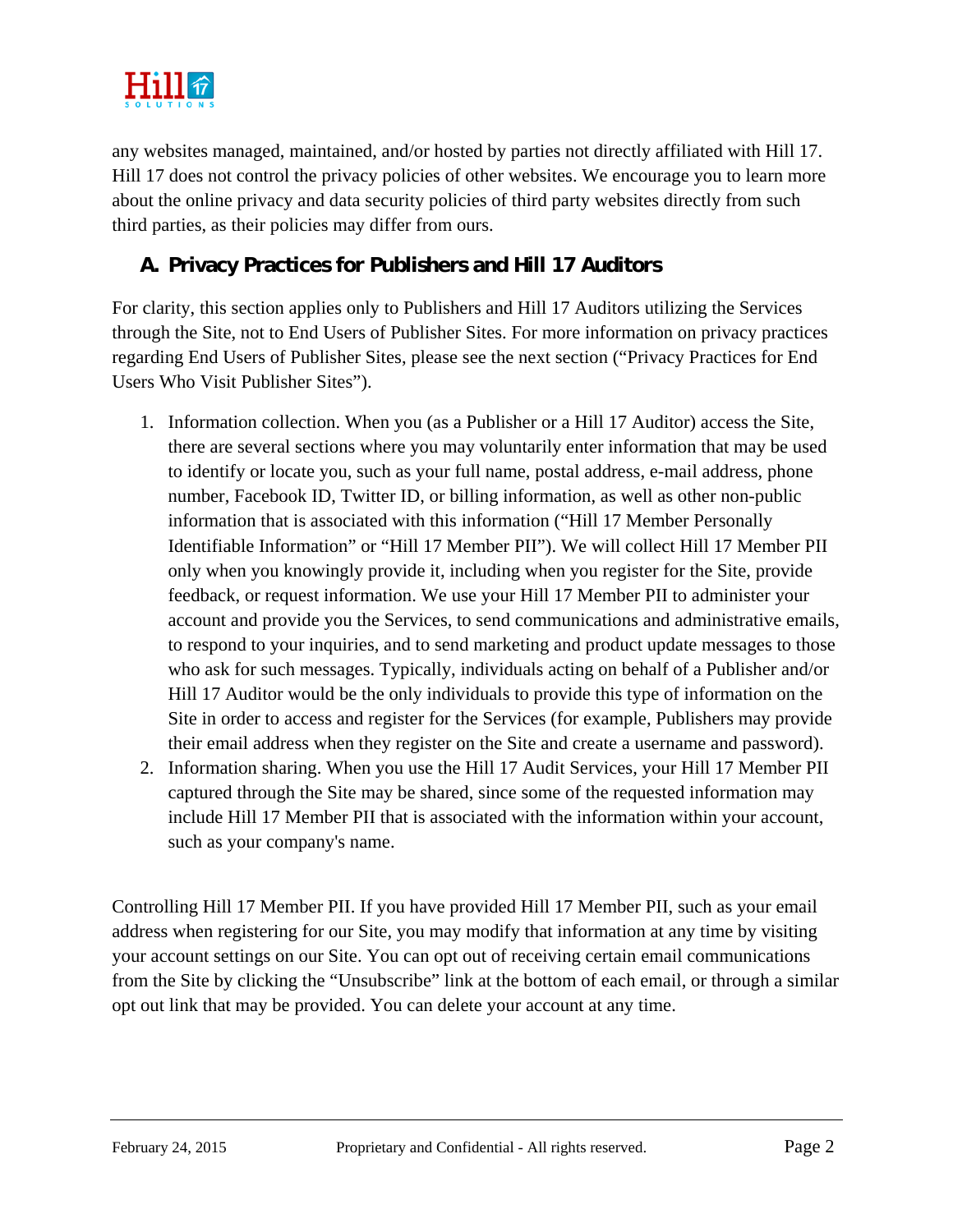

#### **B. Privacy Practices for Publishers and Hill 17 Auditors**

For clarity, this section applies only to End Users who visit Publisher Sites that are utilizing Hill 17 Services.

- 1. Information collection. Many Publisher Sites utilize Hill 17 Services. When an End User visits, enters information into, or otherwise interacts with, a Publisher Site, the technology associated with our Services (previously installed at a Publisher Site with that Publisher's approval) capture certain information and automatically create and return to the Publisher a unique identifier known as a Hill 17 token. The Services may use various technologies to do this, including JavaScript®, website scripts, pixel tags, cookies, local storage, and device identification. The information associated with a Hill 17 is anonymous and subject to confidentiality obligations at all times. If an End User enters information into open text fields within a form on a Publisher Site, our Services consider this information as potential personally identifiable information ("PII") and automatically encrypts that information using a cryptographic hash function which makes it infeasible for anyone, including us, to store, retrieve, reverse-engineer, or utilize the PII that was volunteered by the End User. The only information from an End User that a Hill 17 Auditor or Publisher may directly gain from utilizing our Services is anonymous, nonpersonally identifiable information ("Non-PII"). In addition, the provision of our Services may facilitate the capture of other Non-PII through the Publisher Site at the time an End User visits a Publisher Site, including the End User's Internet Protocol (IP) address, browser type, browser language and the date and time that web page was visited, as well as other Non-PII.
- 2. Information sharing.
	- a. We share anonymous, Non-PII only as necessary to enable us to provide our Services to Hill 17 Auditors who wish to certify that a certain event(s) took place at the Publisher Site in which an End User legitimately participated and to ensure that the data was not tampered with as it was transmitted to other companies.
	- b. For certain third-party companies who may work with us to provide certain services through our Site that are supplemental to our Services, we may be requested to share certain information (including PII captured on a Publisher Site prior to it being encrypted, as referenced above) with those third-party companies to provide the requested results. Such third-party companies are bound by obligations to (i) keep the information confidential, (ii) utilize it only for the purpose as required to provide certain requested services, and (iii) utilize it to derive requested information that is Non-PII. Such derived Non-PII may be provided to Hill 17 Auditors as part of our Services or supplemental services provided by third-party companies. Once any PII is shared with a third-party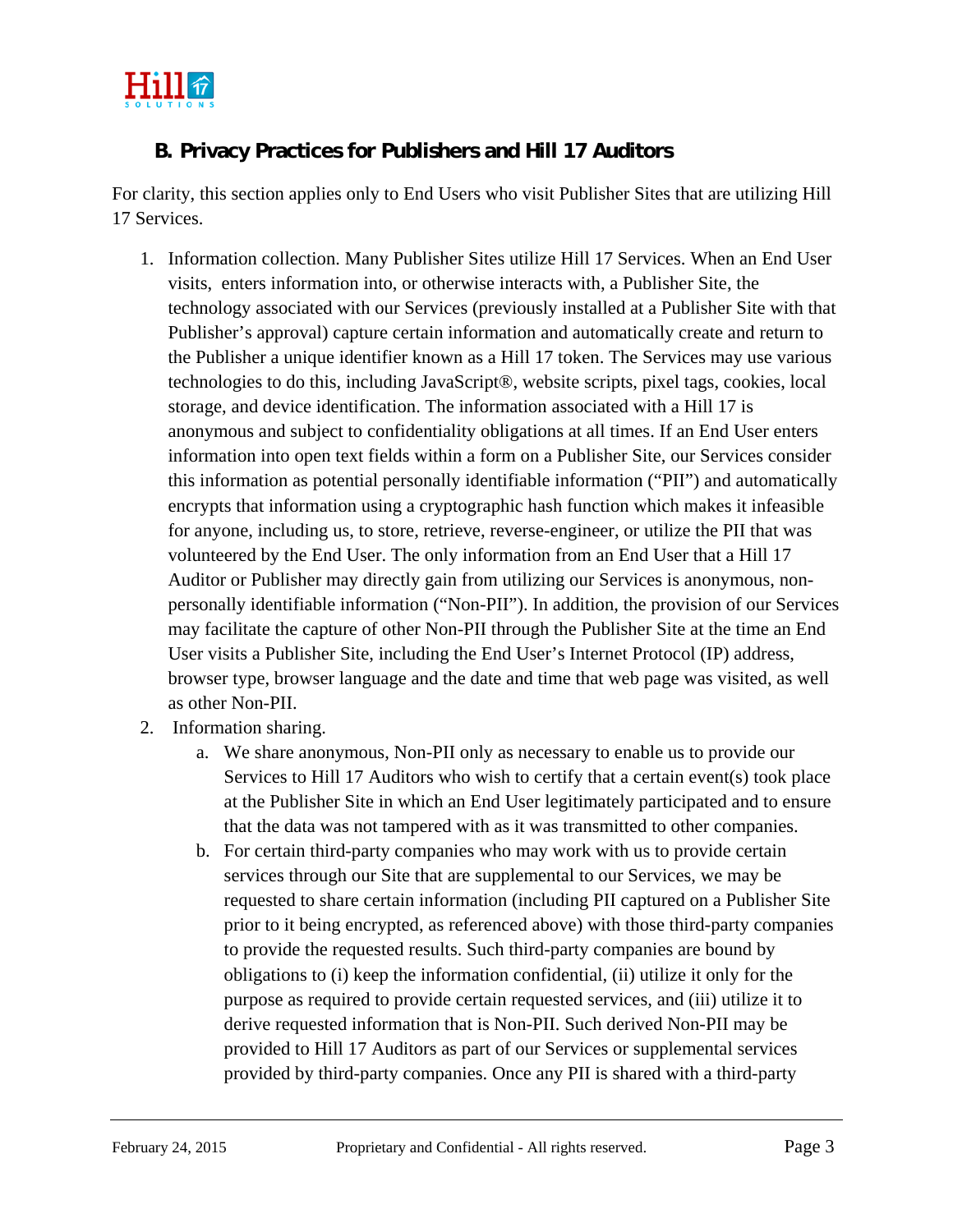

company, the PII is automatically and immediately encrypted, as referenced above, and only the hash values are retained.

- c. A Hill 17 Auditor may provide certain End User information when performing a Hill 17 Audit that the Hill 17 Auditor believes to be associated with a certain Hill 17 ("Contributed Data"). We do not require any Contributed Data to be provided as part of the Services. If any Contributed Data is provided by the Hill 17 Auditor as part of a Hill 17 Audit, this information is utilized solely to return back data values and flags, rules and actions that are associated with that Hill 17 Audit request.
- 3. Controlling End User information. If an End User does not want us to store his or her information, the End User can opt-out by not visiting Publisher Sites that utilize the Services. Publishers may also request that we not capture or use certain information captured during an event on their Publisher Sites. Please consult the privacy policy of the Publisher Site(s) you visit for more information.

#### ADDITIONAL DISCLOSURE

We may also share information:

- 1. If we have a good faith belief that disclosure of such information is reasonably necessary to (a) satisfy applicable law, regulation, legal process, or an enforceable governmental request, (b) enforce the Agreement, including investigation of associated potential violations, (c) detect, prevent, or otherwise address fraud, security, or technical issues, or (d) protect against harm to the rights, property, or safety of Hill 17, Hill 17 Auditors, Publishers, End Users, or the public as required or permitted by law.
- 2. In the event we go through a business transition such as a merger or acquisition by another company, or sale of all or a portion of our assets, as we expect that information will be among the assets transferred.
- 3. To aggregate End User Non-PII with the Non-PII of others for reporting and analytics without restriction.

#### INFORMATION SECURITY AND RETENTION

We take security measures to protect against unauthorized access to or unauthorized alteration, disclosure, or destruction of data. These include firewalls and encryption, internal reviews of our data collection, storage and processing practices, and security measures, including restrictions of access and obligations of confidentiality, as well as physical security measures to guard against unauthorized access to systems.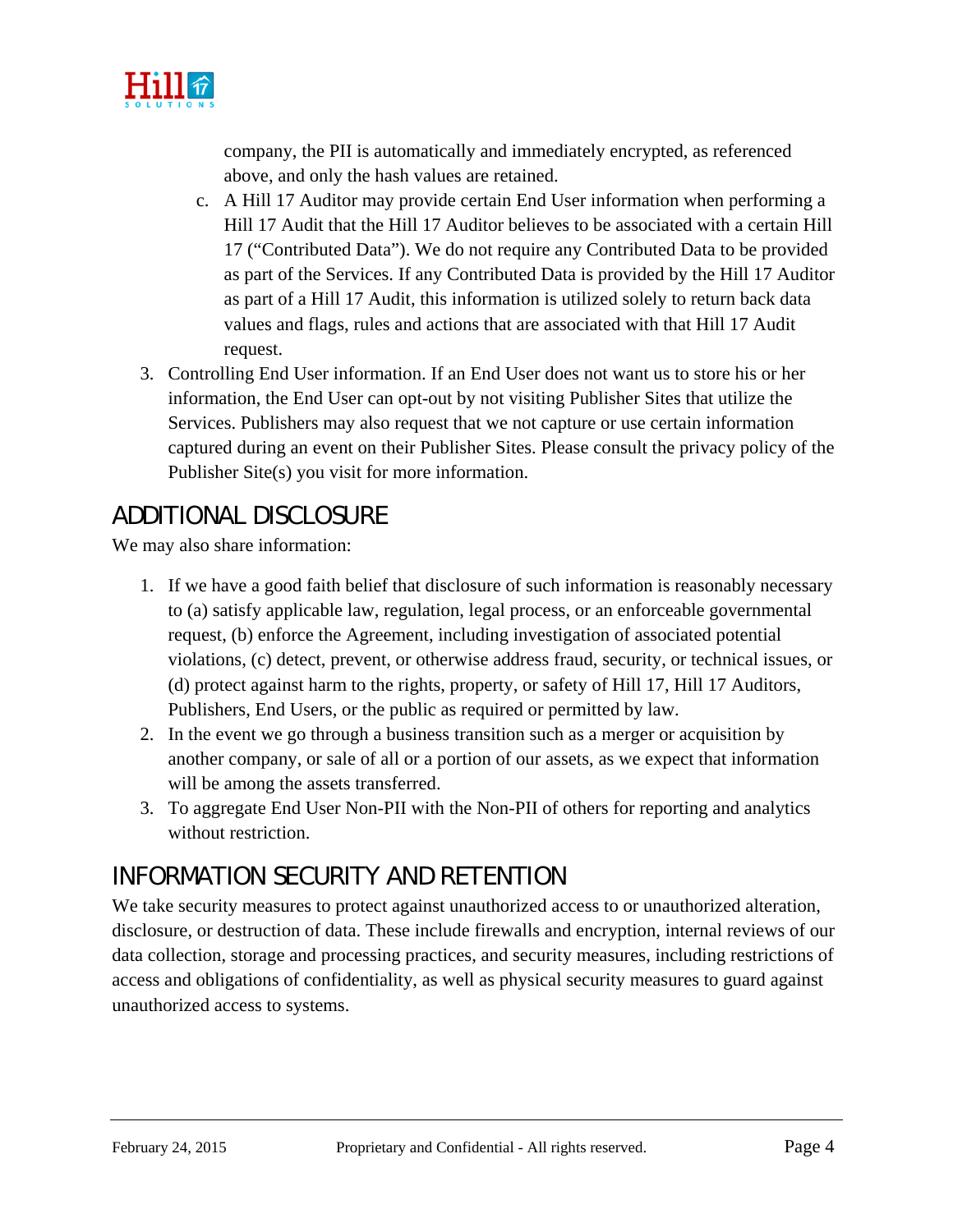

However, we are unable to guarantee that the security measures we take will not be penetrated or compromised or that information will remain secure under all circumstances. We retain information we capture through the Services indefinitely or as required by applicable law.

## CHILDREN

We do not knowingly collect or maintain information from individuals who are under 13 years of age, and no part of our Site or Services is designed to attract people under the age of 13. Protecting the privacy of children is very important to us. If we obtain knowledge that a Hill 17 Member or End User is under the age of 13, we will take steps to remove that individual's information from our databases.

# ONLINE TRACKING (pursuant to the California Online Privacy Protection Act (CalOPPA))

As described, our Services operate and are provided principally online through Publisher Sites and our Site; and based on specific parameters and criteria set by the Publishers and/or Hill 17 Auditors requesting our Services. We do not disclose any do-not-track signals an End User's browser may send while visiting a Publisher Site without prior approval from Publishers and/or Hill 17 Auditors requesting our Services. Please rely on the privacy policies of any Publisher Sites you visit for their practices and policies regarding this subject.

## LINKS TO OTHER SITES

Our Site and Services provide services to third-party websites and services. The fact that we provide Services to these entities is not an endorsement, authorization, or representation that we are affiliated with that third party, nor is it an endorsement of their privacy or information security policies or practices. This Privacy Policy applies only as provided in the "Scope" section above. Other websites and services follow different rules regarding the use or disclosure of personal information. We encourage you to read the privacy policies or statements of the other websites you visit and especially those where you provide your PII to them.

## INTERNATIONAL USERS

The Site and Services are hosted in the United States. If you access the Site or Services from the European Union, Asia, or any other region with laws or regulations governing personal data collection, use, sharing, and protection that differ from United States laws, please be advised that through your continued use of the Site or Services, you are transferring your PII to the United States and you consent to that transfer.

Additionally, you understand that your PII may be processed in countries (including the United States) where laws regarding processing PII may be less stringent than in your country.